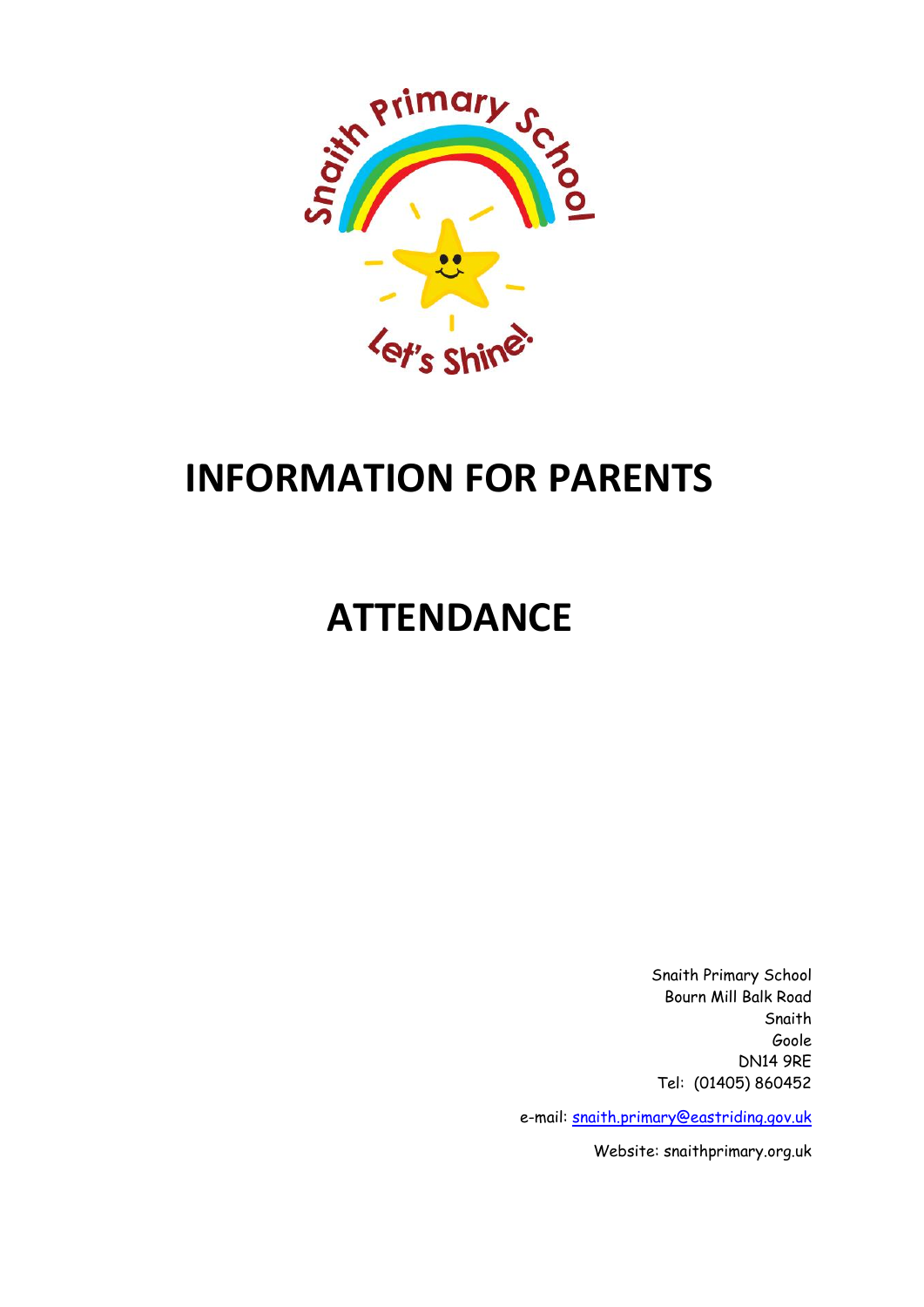# **Absence from school in Exceptional Circumstance**

Any special circumstance for absence other than illness/medical requires parents to complete and submit an 'Absence from School for Exceptional Circumstances' form. Examples of what constitutes as special circumstance can be found on the school website and is considered on an individual basis.

All term time holidays are unauthorised but still require the form completing as above. Term time holidays are likely to incur a penalty notice and charge if holiday absence is 5 days or more.

Further information with regard to absence from school can be found on the school website. [www.snaithprimary.org.uk](http://www.snaithprimary.org.uk/)

### **Persistent Lateness**

In addition to absence, being late to school can also impact on children's learning, achievement and welfare. As soon as children enter school, from 8:55am learning tasks begin. Children who are late can often feel like they are missing out when they see their peers have been registered and have already begun their day. As with absence, persistent lateness can impact on attainment.

#### **By the end of the school year this means -**

| Minutes late per day | <b>Number of hours over</b><br>a school year | <b>Number of days over</b><br>a school year |
|----------------------|----------------------------------------------|---------------------------------------------|
| 5 minutes            | 15.8 hours                                   | 2.4 days                                    |
| 10 minutes           | 31.6 hours                                   | 4.8 days                                    |
| 15 minutes           | 47.5 hours                                   | 7.3 days                                    |
| 20 minutes           | 63.3 hours                                   | 9.7 days                                    |
| 30 minutes           | 95 hours                                     | $14.6$ days                                 |

# **We hope you find this information useful and thank you for the wonderful support that you give.**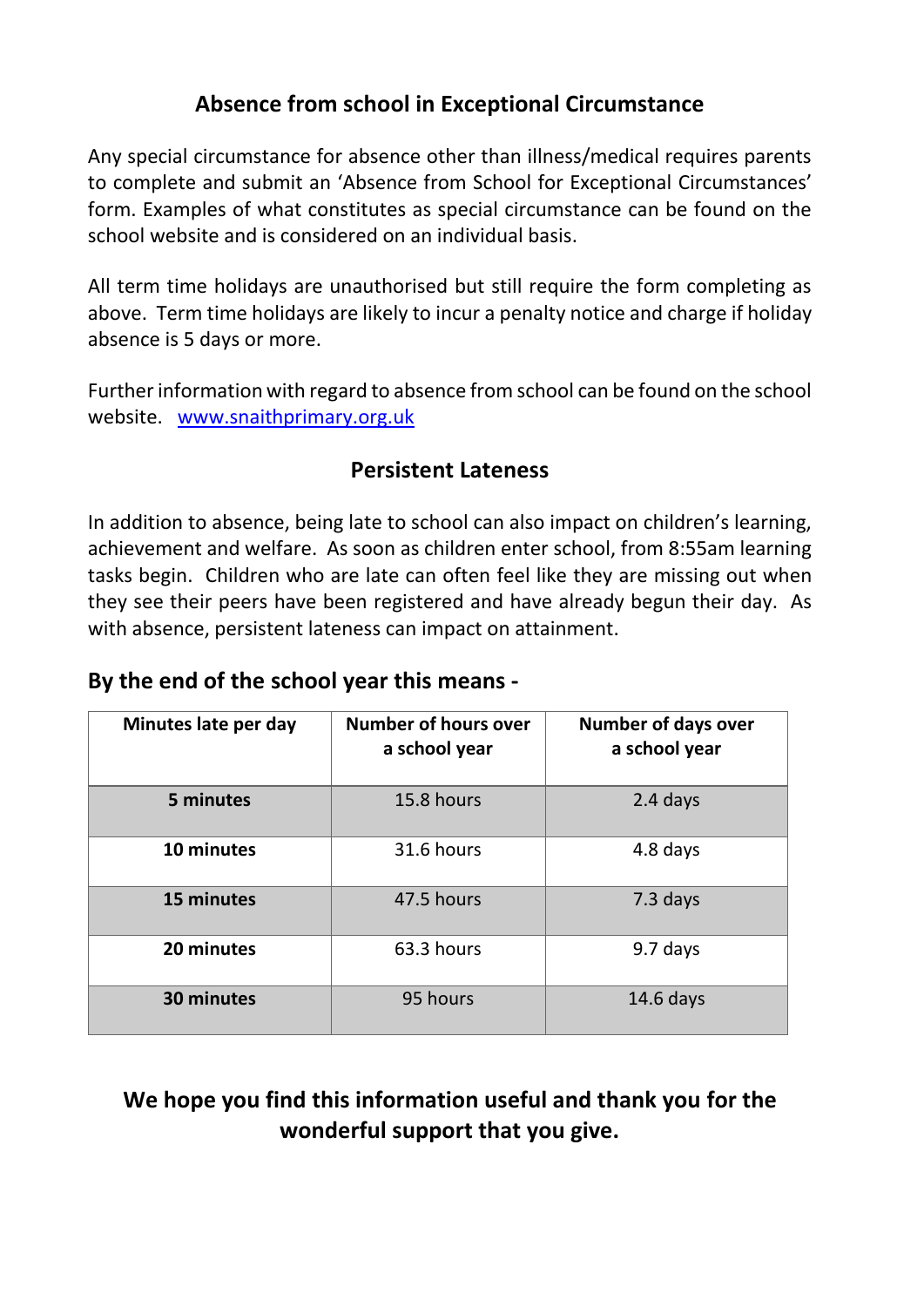

### **By the end of the school year this means –**

You have attended everyday 100% No missing any lessons

99% attendance = 1.9 days missing of school 98% attendance = 3.8 days missing of school 96% attendance = 7.6 days missing of school

95% attendance = 9.5 days missing of school 92% attendance = 15.2 days missing of school

90% attendance = 19 days missing of school. Below 90% your child has missed over 4 weeks of school!

85% attendance = 28.5 days of school. This is over 5.5 weeks of school missed!